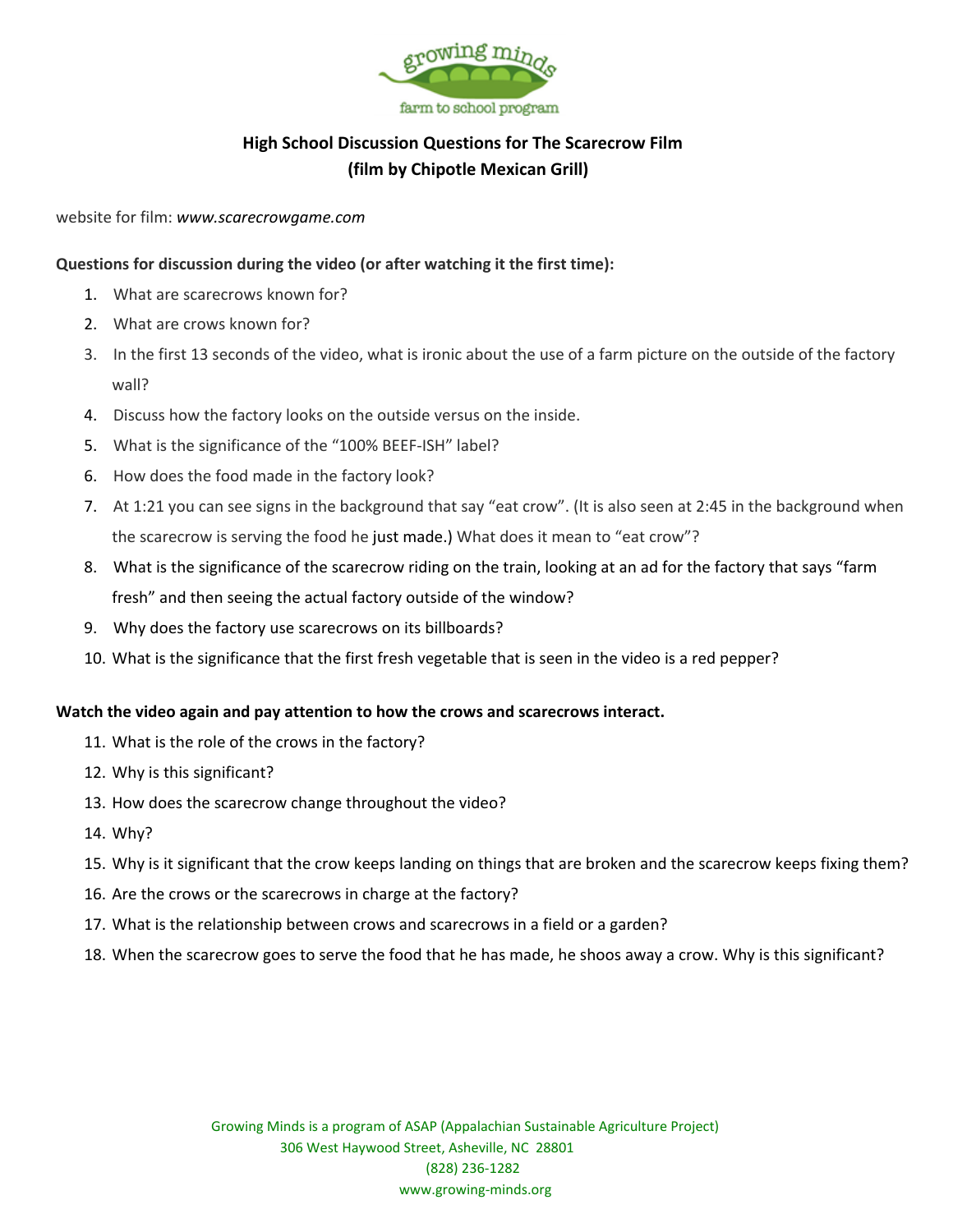

### **After watching the video:**

- 19. Chipotle states on their website (*[www.chipotle.com](http://www.google.com/url?q=http%3A%2F%2Fwww.chipotle.com&sa=D&sntz=1&usg=AFQjCNFibbvunXb6mzThYhuQeZinQCRIAw)* & click on *Food With Integrity*) they they "...support and sustain family farmers who respect the land and the animals in their care... whenever possible we use meat from animals raised without the use of antibiotics or added hormones." With that in mind, why do you think they produced this video?
- 20. How is music used throughout the video?
- 21. Why do you think this song was chosen?
- 22. Why do you think the producers of this video chose to make it an animation?
- 23. Compare and contrast the 2 views of food production:
	- a. Crowfoods Factory and food preparation
	- b. The scarecrow's home garden and food preparation
- 24. Give one example of a similar situation to this video in real life. Explain the similarities.
- 25. After seeing this video, what do you think are some of the negative consequences of large scale food production?